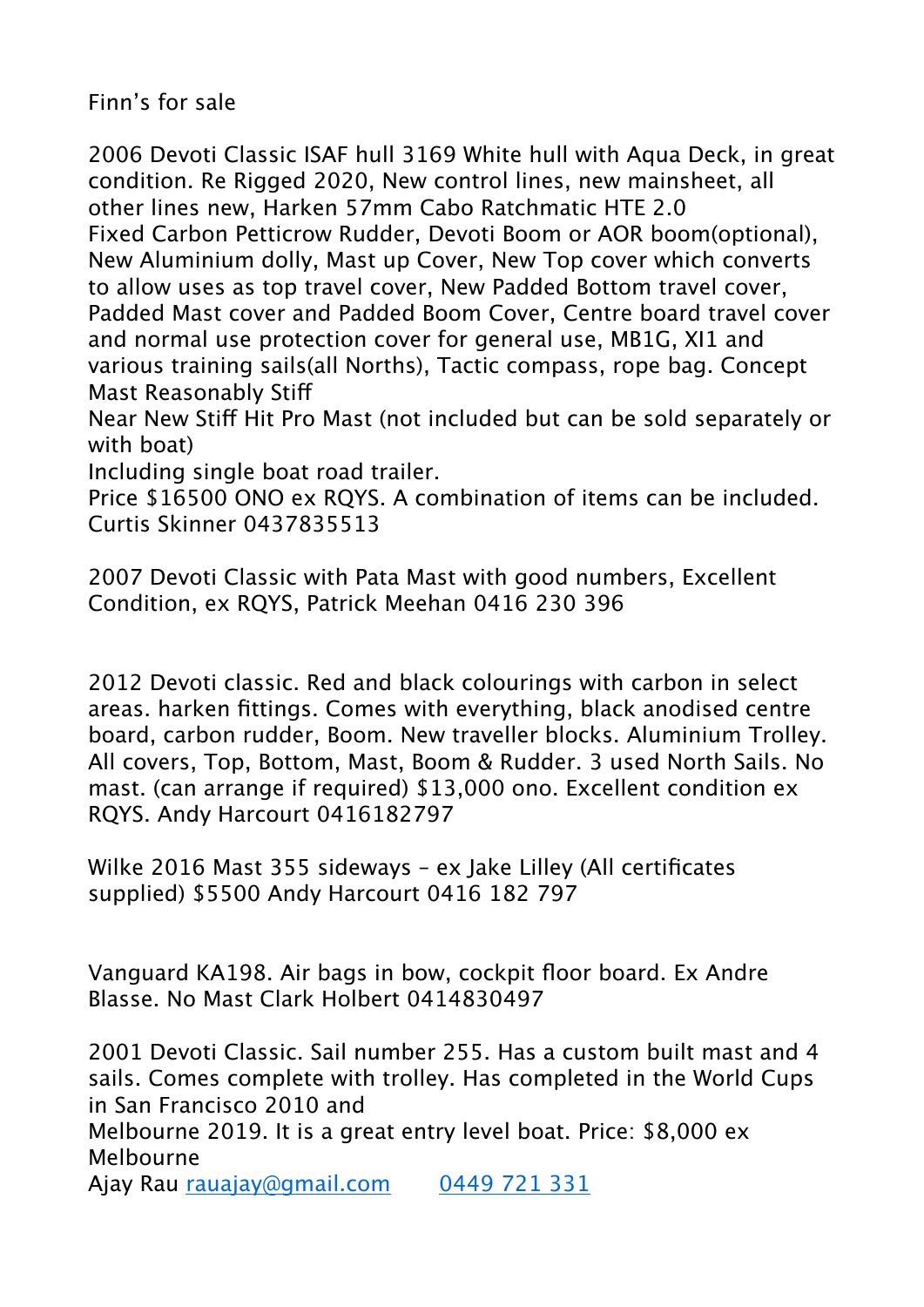## **2012 Devoti Classic Finn For Sale**

Blue & White Deck. Harken fit-out. Complete with Wilke Mast one WB Classic sail, one North Light sail, one North all-rounder, two Doyle medium to heavy sails, compass. Beach trolley and road trailer. Two rudders, one fixed, one lift up. Top and bottom covers, mast and boom travel covers, rudder cover. Fast boat ready to sail. Has hardly been used over last 3 seasons due to skipper being injured. \$13,000 ono for the lot. Ph John Jenkins 0438 0419 48

## **McCallum Finn Kit for Sale**:

MASTS 2020 Wilke Mast 364 s/w - ex Lilley, \$8,500 2021 Olympic spare 2018 Wilke Mast 362 s/w - ex Lilley \$7,000 used at 2019 Euro's 2018 Wilke Mast 360 s/w - ex Visser/ Lilley \$6,000 2016 Hit mast 360 s/w - ex Tanks \$ 4,500 2005 Wilke mast 384 s/w - ex Rafa \$3,500 new clear coat, new Wilke mast boot & deck bearing, halyard & halyard lock 2021 HULLS with foils, boom, Tack-Tic & all covers 2018 Fantastica 'Stormer' - ex Lilley \$35,000 2021 Olympic spare boat, DEM all carbon rudder, AOR boom 2016 Fantastica - ex Bully/Visser \$26,000 Devoti all carbon rudder 2015 Fantastica - ex Hogh-Christensen/Tweddell/McMillan \$24,000 faired by NZ AC team, Wilke all carbon rudder ADDITIONAL TO ABOVE LIST: Centreboard: 1 x silver anodised from Rafa's own collection \$700 Boom: 1 X AOR new un-used & not yet rigged, from Lilley kit \$1,100 Rudders: 1 x Devoti carbon tiller, glass foil \$400 1 x DEM white/black all carbon, Lilley rudder from Rio, tiller repaired \$500 Sails: 2 x North MB2 light sails. 1 x minor use (Porto 2021) \$1,200 & 1 never raced \$1,400 All gear ex Sydney, everything has covers Peter McCallum Text 0419 245 722 or email softection.mccallum at gmail dot com & I will ring back as I rarely get to answer inbound calls.